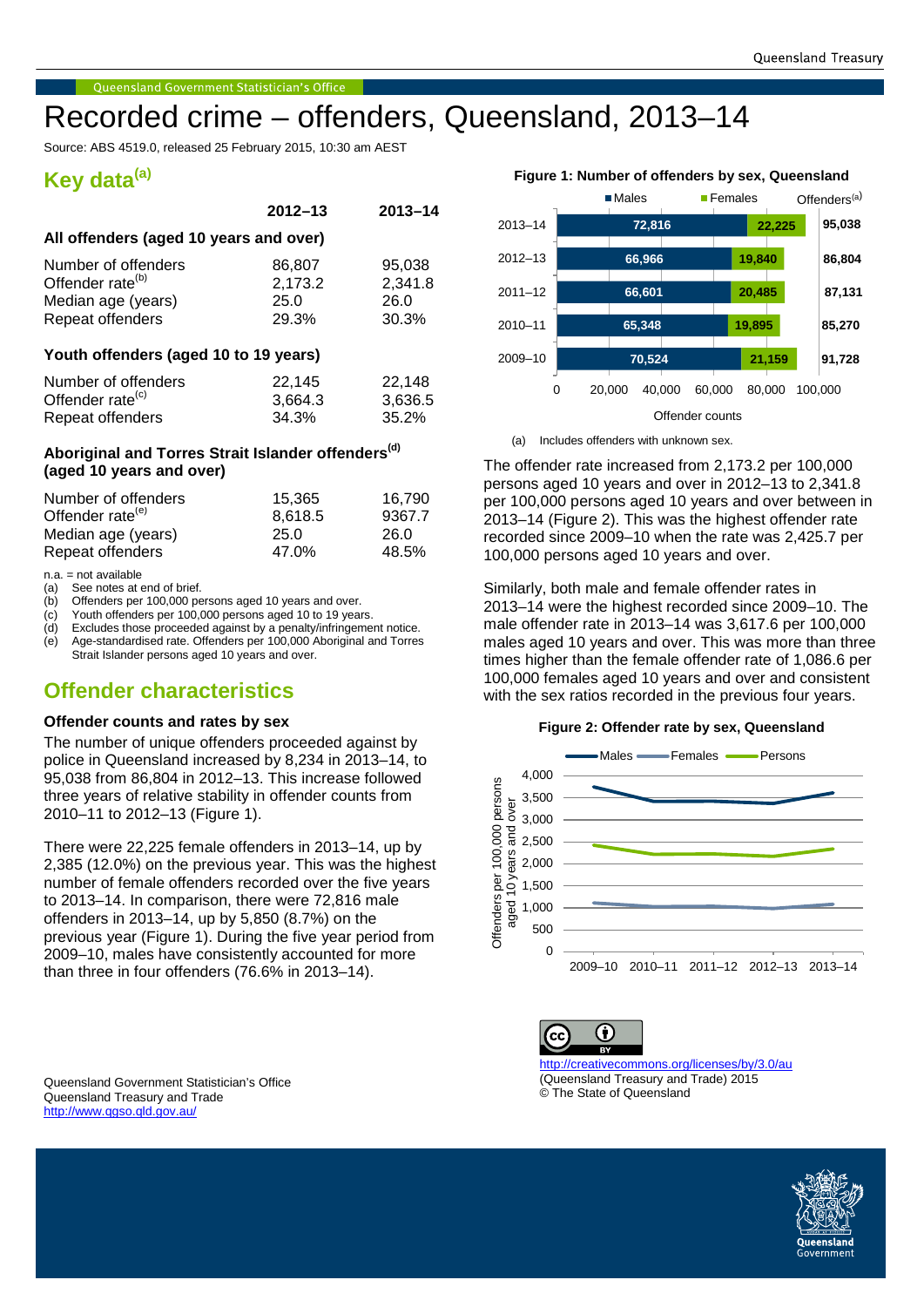## **Offender counts and rates by age**

In 2013–14, persons aged 20–24 years comprised the largest proportion of offenders in Queensland (20.9%), followed by persons aged 15–19 years (19.1%)(Table 1). Over the five-year period there was a decline in the proportion of offenders aged 10–14 and 15–19 years and an increase in the proportion of offenders in older age groups, particularly those aged 40–44 years (Figure 3). The median age of offenders increased from 24.0 years in 2009–10 to 26.0 years in 2013–14.

#### **Table 1: Offenders by age group, Queensland**

|                      |        | 2009-10       |        | $2013 - 14$ |  |
|----------------------|--------|---------------|--------|-------------|--|
| Age (years)          | number | $\frac{9}{6}$ | number | $\%$        |  |
| $10 - 14$            | 5,788  | 6.3           | 4,032  | 4.2         |  |
| $15 - 19$            | 21,322 | 23.2          | 18,116 | 19.1        |  |
| $20 - 24$            | 19,475 | 21.2          | 19,886 | 20.9        |  |
| $25 - 29$            | 13,447 | 14.7          | 14,363 | 15.1        |  |
| $30 - 34$            | 9,457  | 10.3          | 11,133 | 11.7        |  |
| $35 - 39$            | 8,024  | 8.7           | 8,767  | 9.2         |  |
| $40 - 44$            | 5,565  | 6.1           | 7,383  | 7.8         |  |
| $45 - 49$            | 3,885  | 4.2           | 4,800  | 5.1         |  |
| $50 - 54$            | 2,246  | 2.4           | 3,058  | 3.2         |  |
| $55 - 59$            | 1,157  | 1.3           | 1,701  | 1.8         |  |
| $60 - 64$            | 676    | 0.7           | 909    | 1.0         |  |
| 65 and over          | 671    | 0.7           | 890    | 0.9         |  |
| Total <sup>(a)</sup> | 91,728 | 100.0         | 95,038 | 100.0       |  |

(a) Includes offenders with unknown age.

Offender rates in 2013–14 were highest in the 20–24 year age group, at 5,955.5 per 100,000 persons aged 20–24 years (Figure 3). After the age of 24 years, offender rates decreased with increasing age to 137.6 per 100,000 persons aged 65 years and over.

From 2009–10 to 2013–14, offenders aged 10–14 years and 15–19 years recorded a decline in offender rate, with offenders aged 15–19 years experiencing the largest decline (down from 7,077.3 in 2009–10 to 5,856.8 in 2013–14). Offender rates in each 5–year age group for persons aged 30 years and over increased annually from 2010–11 to 2013–14 with the largest increase being in the 35–39 years age group (up to 2,827.5 in 2013–14 from 2,308.1 in 2010–11).

## **Figure 3: Age distribution of offenders by offender rate, Queensland**



### **Repeat offender counts**

Almost seven in ten offenders (69.7% or 66,225 offenders) were proceeded against by police only once during 2013–14. A further 16.1% (15,338 offenders) were proceeded against on two occasions and the remaining 14.2% (13,469 offenders) on three or more occasions. The average number of proceedings in 2013–14 was 1.7, slightly higher than the 2012–13 figure of 1.6.

The overall proportion of repeat offenders rose from 27.4% in 2009–10 to 30.3% in 2013–14. Proportionally more male offenders than female offenders were proceeded against on two or more occasions during 2013–14 (30.6% and 29.1% respectively). Over the five- year period, female offenders recorded a greater increase in repeat offenders than male offenders (4.1% and 2.5% respectively).

The highest incidence of repeat offending in 2013–14 was among 10–14 and 15–19 year old offenders, with more than one in three offenders proceeded against at least twice (36.6% and 34.9% respectively)(Figure 4). After the age of 30–34 years, the proportion of repeat offenders decreased with increasing age to 9.9% for offenders aged 65 years and over.

#### **Figure 4: Offenders proceeded against on two or more occasions by age group, Queensland, 2013–14**



### **Offender counts and rates by principal offence**

The predominant principal offences in 2013–14 were illicit drug offences (24.4%), public order offences (20.7%), and theft (13.0%)(Table 2). A total of 55,301 offenders were proceeded against for these three principal offences in 2013–14, representing more than half (58.2%) of all offenders. These three principal offences were also the top three recorded in 2009–10, although public order offences were the most prevalent in that year (23.3%). Apart from public order offences, there was minimal change in the distribution of the principal offence types across the offender population in Queensland between 2009–10 and 2013–14. The least prevalent principal offence in 2013–14 was abduction/harassment, with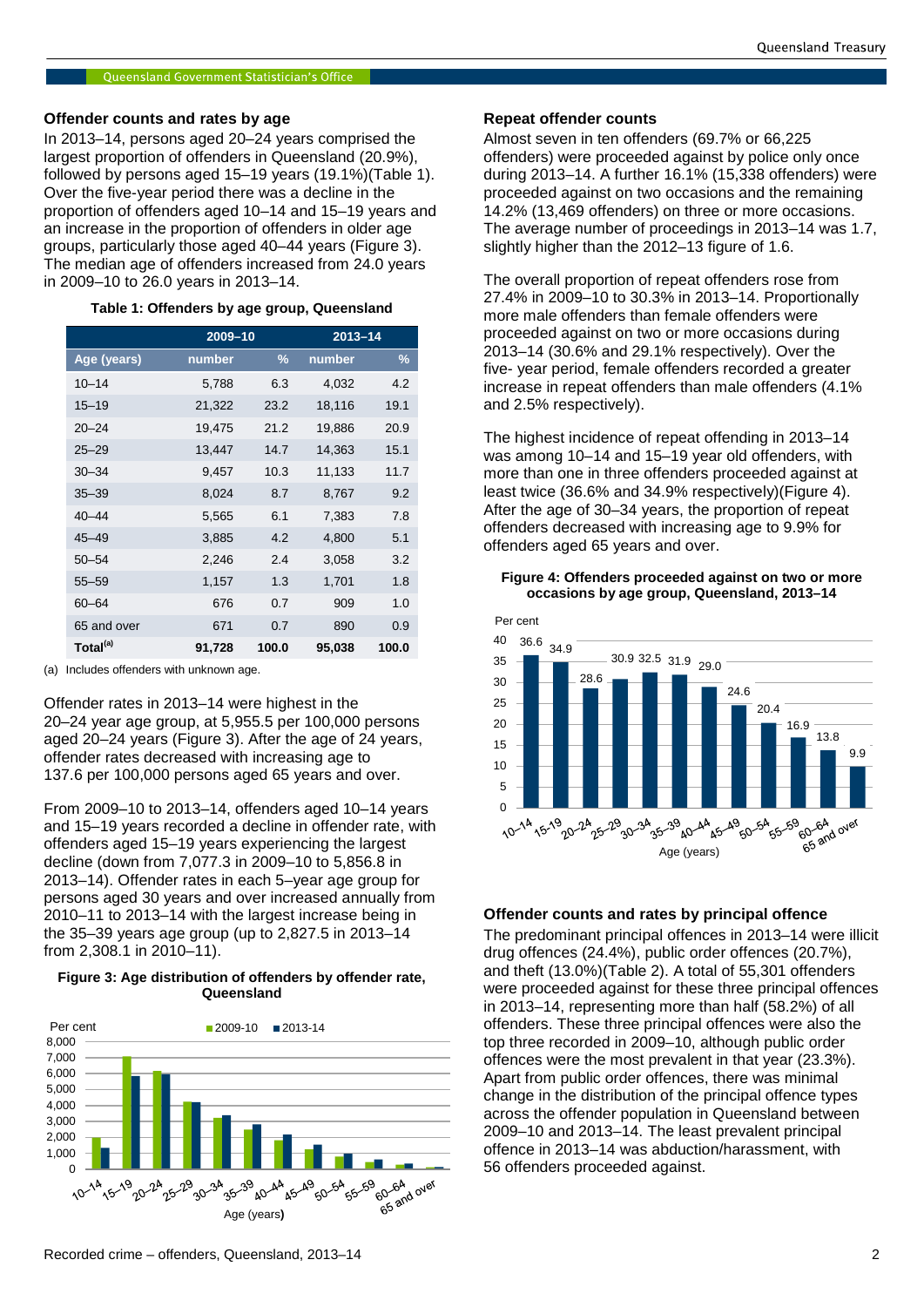#### **Table 2: Offenders by principal offence, Queensland**

|                                  |        | 2009-10       |        | $2013 - 14$ |  |
|----------------------------------|--------|---------------|--------|-------------|--|
| <b>Principal offence</b>         | number | $\frac{0}{0}$ | number | $\%$        |  |
| Illicit drug offences            | 16,111 | 17.6          | 23,221 | 24.4        |  |
| Public order offences            | 21,345 | 23.3          | 19,699 | 20.7        |  |
| Theft                            | 13.879 | 15.1          | 12.381 | 13.0        |  |
| Acts intended to cause<br>injury | 10,150 | 11.1          | 9,545  | 10.0        |  |
| Offences against justice         | 8.373  | 9.1           | 9.238  | 9.7         |  |
| Property damage                  | 4,628  | 5.0           | 4,115  | 4.3         |  |
| Unlawful entry with intent       | 4,309  | 4.7           | 4.000  | 4.2         |  |
| Fraud/deception                  | 1,895  | 2.1           | 2,377  | 2.5         |  |
| Sexual assault                   | 1,746  | 1.9           | 1,998  | 2.1         |  |
| Prohibited/regulated<br>weapons  | 1,821  | 2.0           | 1,691  | 1.8         |  |
| Robbery/extortion                | 757    | 0.8           | 697    | 0.7         |  |
| Dangerous/negligent acts         | 675    | 0.7           | 677    | 0.7         |  |
| Miscellaneous offences           | 426    | 0.5           | 381    | 0.4         |  |
| Homicide                         | 154    | 0.2           | 117    | 0.1         |  |
| Abduction/harassment             | 40     | 0.0           | 56     | 0.1         |  |
| Total <sup>(a)</sup>             | 91,728 | 100.0         | 95,038 | 100.0       |  |

(a) Includes offenders with an unknown principal offence.

Illicit drug offences were the main principal offence to record a notable increase in offender rates over the five- year period 2009–10 to 2013–14 (an increase of 146 offenders per 100,000 persons aged 10 years and over) (Figure 5).

Over the same period, there was a notable decline in offender rates recorded for public order offences, theft and acts intended to cause injury (a decline of 79, 62 and 33 offenders respectively per 100,000 persons aged 10 years and over)(Figure 5).

#### **Figure 5: Offender rates by selected principal offences, Queensland**



# **Youth offenders<sup>1</sup>**

# **Offender counts and rates**

There were 22,146 youth offenders proceeded against by police in 2013–14, almost equal to the number in 2012–13 (22,141). However, the number of youth offenders in 2013–14 was 18.3% lower than the number proceeded against in 2009–10. The number of youth offenders as a proportion of all offenders decreased annually over the five-year period from 38.4% in 2009–10 to 30.4% in 2013–14 (Figure 6).

#### **Figure 6: Number of youth offenders, Queensland**



The youth offender rate decreased from 3,664.3 to 3,636.5 per 100,000 persons aged 10 to 19 years between 2012–13 and 2013–14, continuing the downward trend observed since 2009–10. However, annual youth offender rates were significantly higher than total offender rates over the five-year period. In 2013–14, the youth offender rate was at least 1.5 times higher than the overall offender rate (2,341.8) (Figure 7).

#### **Figure 7: Youth offenders and total offenders by offender rates, Queensland**

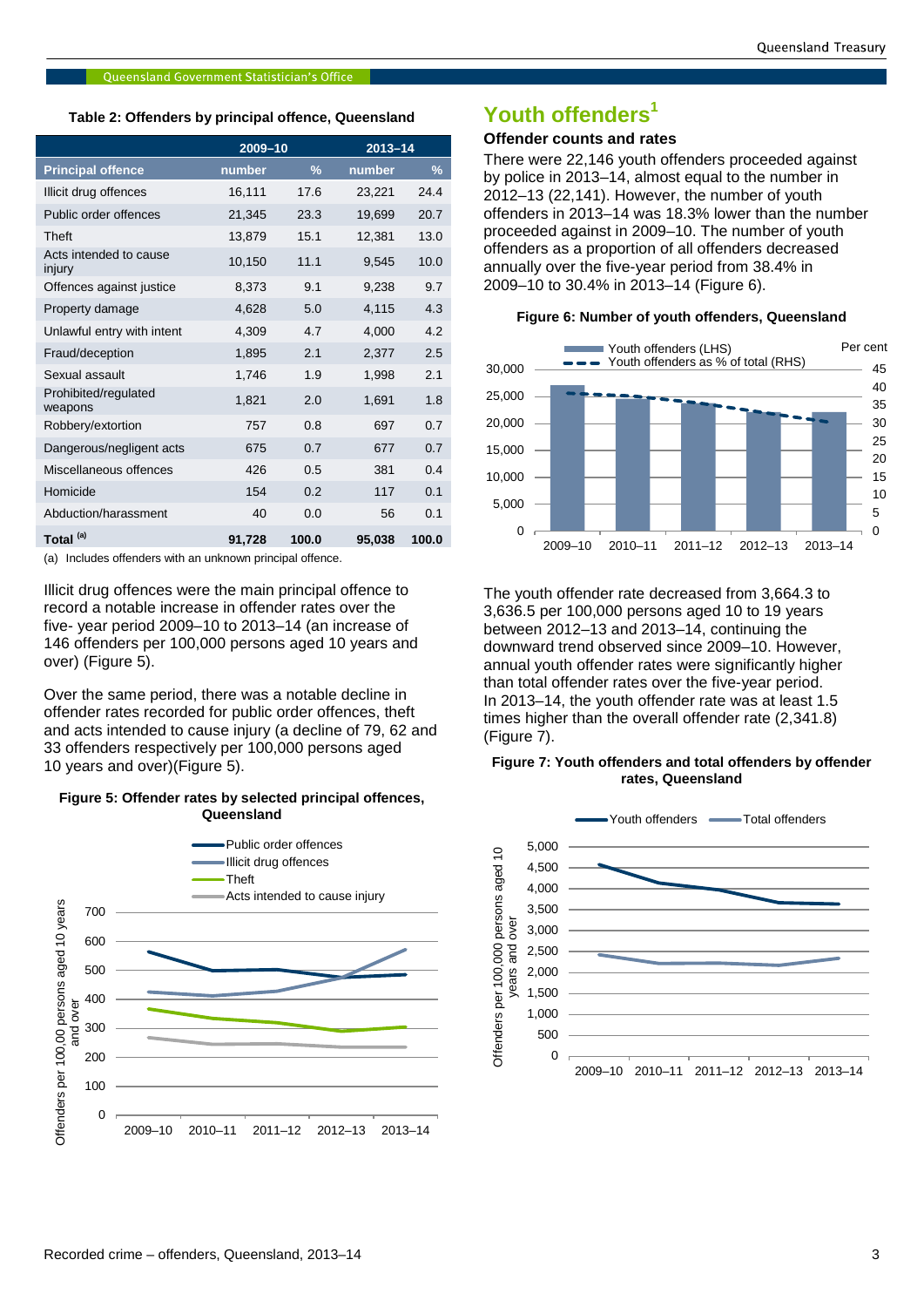**Offender counts and rates by principal offence**

The predominant principal offences for youth offenders in 2013–14 were illicit drug offences (22.0%) and theft (17.6%), followed by public order offences (17.5%). The proportion of illicit drug offences as the principal offence almost doubled from 2009–10 (11.6%) to 2013–14 (22.0%), while theft offenders decreased from 24.4% of all youth offenders to 17.6% over the five-year period. Public order offenders also decreased. The relative share of other principal offences by youth offenders was similar in 2009–10 and 2013–14 (Table 3).

### **Table 3: Youth offenders(a) by principal offence, Queensland**

|                                  | 2009-10        |               | $2013 - 14$ |       |
|----------------------------------|----------------|---------------|-------------|-------|
| <b>Principal offence</b>         | number         | $\frac{9}{6}$ | number      | %     |
| Illicit drug offences            | 3,138          | 11.6          | 4,874       | 22.0  |
| <b>Theft</b>                     | 6,626          | 24.4          | 3,887       | 17.6  |
| Public order offences            | 5,195          | 19.2          | 3,867       | 17.5  |
| Acts intended to cause<br>injury | 3,259          | 12.0          | 2,386       | 10.8  |
| Unlawful entry with intent       | 2,571          | 9.5           | 2,122       | 9.6   |
| Property damage                  | 1,910          | 7.0           | 1,400       | 6.3   |
| Sexual assault                   | 587            | 2.2           | 833         | 3.8   |
| Offences against justice         | 1,001          | 3.7           | 802         | 3.6   |
| Prohibited/regulated<br>weapons  | 554            | 2.0           | 364         | 1.6   |
| Fraud/deception                  | 324            | 1.2           | 336         | 1.5   |
| Robbery/extortion                | 410            | 1.5           | 320         | 1.4   |
| Dangerous/negligent acts         | 218            | 0.8           | 156         | 0.7   |
| Homicide                         | 22             | 0.1           | 11          | 0.0   |
| Abduction/harassment             | 9              | 0.0           | 8           | 0.0   |
| Miscellaneous offences           | $\overline{4}$ | 0.0           | $\Omega$    | 0.0   |
| Total <sup>(b)</sup>             | 27,114         | 100.0         | 22,146      | 100.0 |

(a) Youth offenders per 100,000 persons aged 10 to 19 years.

(b) Includes youth offenders with an unknown principal offence.



# **Figure 8: Proportion of youth offenders by selected principal offence(a), Queensland, 2013–14**

<span id="page-3-0"></span>(a) Offences where the share of youth offenders was 30% or higher.

Youth offenders accounted for more than half (53.1%) of all principal offences of unlawful entry with intent recorded in Queensland in 2013–14. Youth offenders also accounted for a substantial proportion of principal offences of robbery/extortion (45.9%) and more than thirty per cent of principal offences of sexual assault, property damage and theft (Figure 8).

# **Aboriginal and Torres Strait Islander offenders[1](#page-0-0)**

# **Offender counts and rates by sex and age**

There were 16,790 Aboriginal and Torres Strait Islander offenders proceeded against by police in Queensland in 2013–14. This represented a 9.3% increase over the 15,365 offenders proceeded against in 2012–13, and the highest annual offender count recorded over the five years since 2009–10. In contrast to the increase in offender numbers, Aboriginal and Torres Strait Islander offenders represented a steady 19% of all offenders between 2011–12 and 2013–14. The corresponding proportions in 2009–10 and 2010–11 were slightly lower at 17% (Figure 9) $^2$  $^2$ . The propensity of Aboriginal and Torres Strait Islander people to self-identify may contribute to the year-to-year movements in offender numbers.

#### **Figure 9: Number and proportion of Aboriginal and Torres Strait Islander offenders, Queensland**



The age-standardised rate of Aboriginal and Torres Strait Islander offenders dealt with by police in 2013–14 was 9,367.7 per 100,000 persons aged 10 years and over (Figure 11). This was 5.1 times the age-standardised rate of non-Indigenous offenders (1,820.0 in 2013–14), and similar to the ratio of 4.9 times observed in 2009–10.

 $\frac{1}{2}$  Excludes those proceeded against by a penalty/infringement notice.<br> $\frac{2}{2}$  In 2012–13, improvements in the coding of offenders with an unknown Indigenous status resulted in increases in the number of both Aboriginal and Torres Strait Islander offenders and non-Indigenous offenders. Hence, caution should be used when analysing year-to-year movements in Aboriginal and Torres Strait Islander statistics. Offenders with Indigenous status not stated have been excluded from charts and analysis.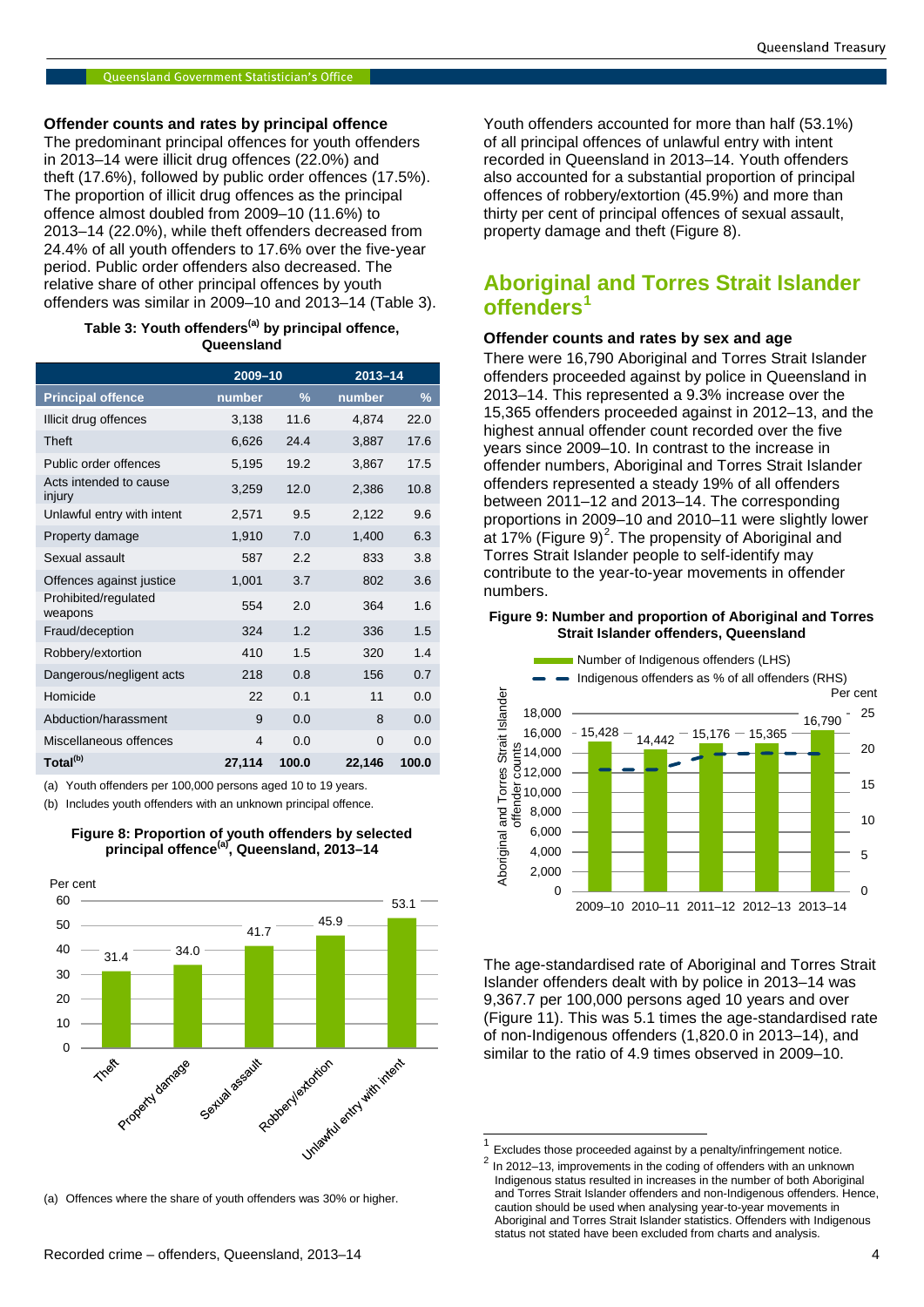#### **Figure 10: Age–standardised offender rates by Indigenous status, Queensland**



In 2013–14, the most prevalent age group for Aboriginal and Torres Strait Islander offenders was 15–19 years (20.8%) compared with 20–24 years for non-Indigenous offenders (20.5%)(Figure 11). A greater proportion of Aboriginal and Torres Strait Islander offenders was aged 10–14 years (8.5%) compared with non-Indigenous offenders (3.6%), whereas non-Indigenous offenders had a higher representation of offenders aged 20–24 years (20.5% compared with 17.8% for Aboriginal and Torres Strait Islander offenders).

#### **Figure 11: Age distribution of offenders by Indigenous status, Queensland, 2013–14**



The median age of Aboriginal and Torres Strait Islander offenders was 26.0 years in 2013–14, slightly lower than the median age (27.0 years) of non-Indigenous offenders for the same period. Further, Aboriginal and Torres Strait Islander male offenders were slightly younger than their female peers, with median offender ages of 25.0 and 26.0 respectively (Figure 12).

#### **Figure 12: Age distribution of Aboriginal and Torres Strait Islander offenders by sex, Queensland, 2013–14**



#### **Repeat offenders counts**

The average number of proceedings for Aboriginal and Torres Strait Islander offenders in 2013–14 was higher than those for non-Indigenous offenders at 2.3 and 1.6 respectively. Just over half of Aboriginal and Torres Strait Islander offenders were proceeded against by police only once during 2013–14 (51.4% or 8,630 offenders). A further 21.2% (3,565 offenders) were proceeded against on two occasions and the remaining 27.3% (4,586 offenders) on three or more occasions.

The overall proportion of Aboriginal and Torres Strait Islander repeat offenders has increased notably over the five-year period from 44.9% in 2009–10 to 48.5% in 2013–14, a trend which is also reflected in the proportion of non–Indigenous repeat offenders (from 24.3% to 29.4%).

#### **Offender counts by principal offence**

Public order offences were the most prevalent principal offence for Aboriginal and Torres Strait Islander offenders in Queensland over the five years to 2013–14. However this principal offence type decreased from 25.9% in 2009–10 to 20.3% in 2013–14. The second most common principal offence in 2013–14 for Aboriginal and Torres Strait Islander offenders was acts intended to cause injury (17.3%)(Table 4). Public order offences and acts intended to cause injury were comparatively less prevalent for non-Indigenous offenders in 2013–14 (13.0% and 9.5% respectively). The most common principal offence for non-Indigenous offenders in 2013–14 was illicit drug offences at 29.9%, more than double the proportion of Aboriginal and Torres Strait Islander offenders proceeded against for this offence (13.8%).

Aboriginal and Torres Strait Islander offenders were also more than twice as likely as non-Indigenous offenders to have unlawful entry with intent as their principal offence in 2013–14 (9.7% and 3.4% respectively).